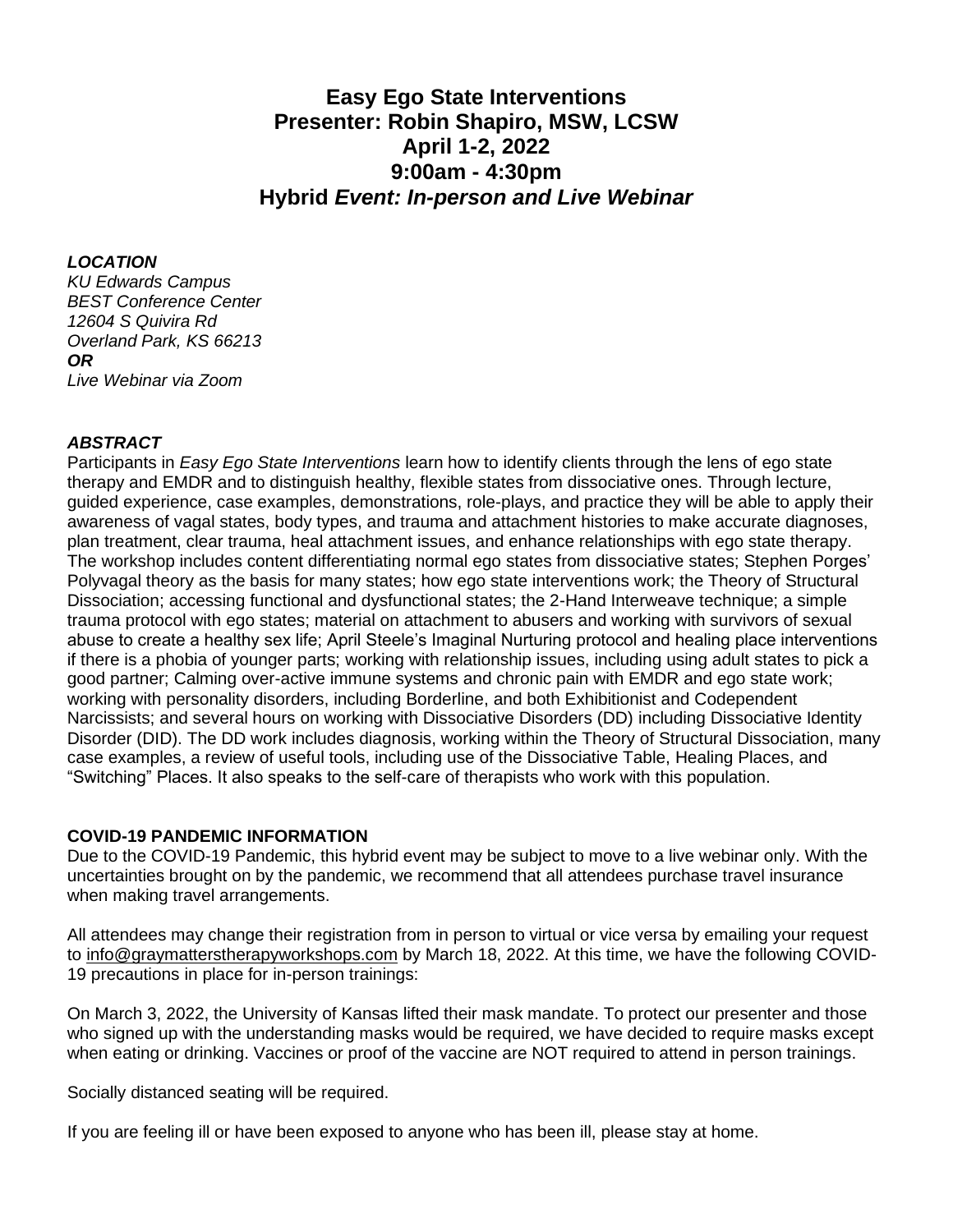All participants attending this in-person training will be required to sign a Covid-19 Release form. Release forms will be available at the training to sign before entering. If individuals do not sign the COVID-19 release form, they will not be allowed to attend the training in person.

Please note that this policy is subject to change, and that while we will update participants on any changes made to this policy by email, we encourage you to check the website at [https://graymatterstherapyworkshops.com.](https://graymatterstherapyworkshops.com/)



#### **MEET OUR PRESENTER**

Robin Shapiro, MSW, LCSW has used ego state therapy for more than 36 years. She is the editor and an author in two EMDR Solutions books, The Trauma Treatment Handbook, and Easy Ego State Interventions. In her books, lectures, clinical consultations, and workshops, Robin strives for plain language, easy-to-grasp concepts, and maximum usability for her readers, students, and consultees. As a frequent speaker at conferences and free-standing workshops in North America and Europe, she teaches about the treatment of trauma, dissociation, depression, attachment issues, bringing sexual abuse survivors to a happy, healthy sex life, and suicide prevention. She provides clinical consultation to groups and individuals in Seattle, and long distance, across the U.S., Canada, and Europe. Since her professional beginnings in the 1980s, the awareness of culture, ethnicity, class, gender, and sexual identity have been themes in all of Robin's work. Robin's trainings are accessible, transformational, and highly usable. Robin is a practical, clear, and entertaining speaker, who is responsive to questions and the needs of the participants. She often has participants role-play especially difficult clients, in order to show methods of dealing with dissociative defenses in therapy sessions.

There are no known conflicts or interests for this workshop.

### **LEARNING OBJECTIVES—PARTICIPANTS WILL BE ABLE TO:**

DAY ONE:

- 1. Distinguish functional ego states from dysfunctional dissociative states.
- 2. Apply the Two-Hand Interweave to assist clients to distinguish between kinds of emotions, thoughts, introjects, and choices.
- 3. Apply a simple ego state trauma protocol with a wide variety of clients.
- 4. Apply Ego State and trauma therapies with survivors of sexual abuse to assist them in having healthy, happy, trauma-free sex lives with their current partners.
- 5. Apply ego state therapy to assist clients to find and create healthy love relationships.
- 6. Apply EMDR and ego state therapy to heal over-active immune systems and chronic pain.

DAY TWO:

- 1. Identify personality disorders as dissociative disorders and identify several PD diagnoses, including Borderline, and two kinds of Narcissistic PDs.
- 2. Identify DID clients.
- 3. Apply the Theory of Structural Dissociation as a roadmap to treatment of Dissociative Disorders.
- 4. Apply the Calof's Rage Room and other containment "rooms" with destructive DD parts.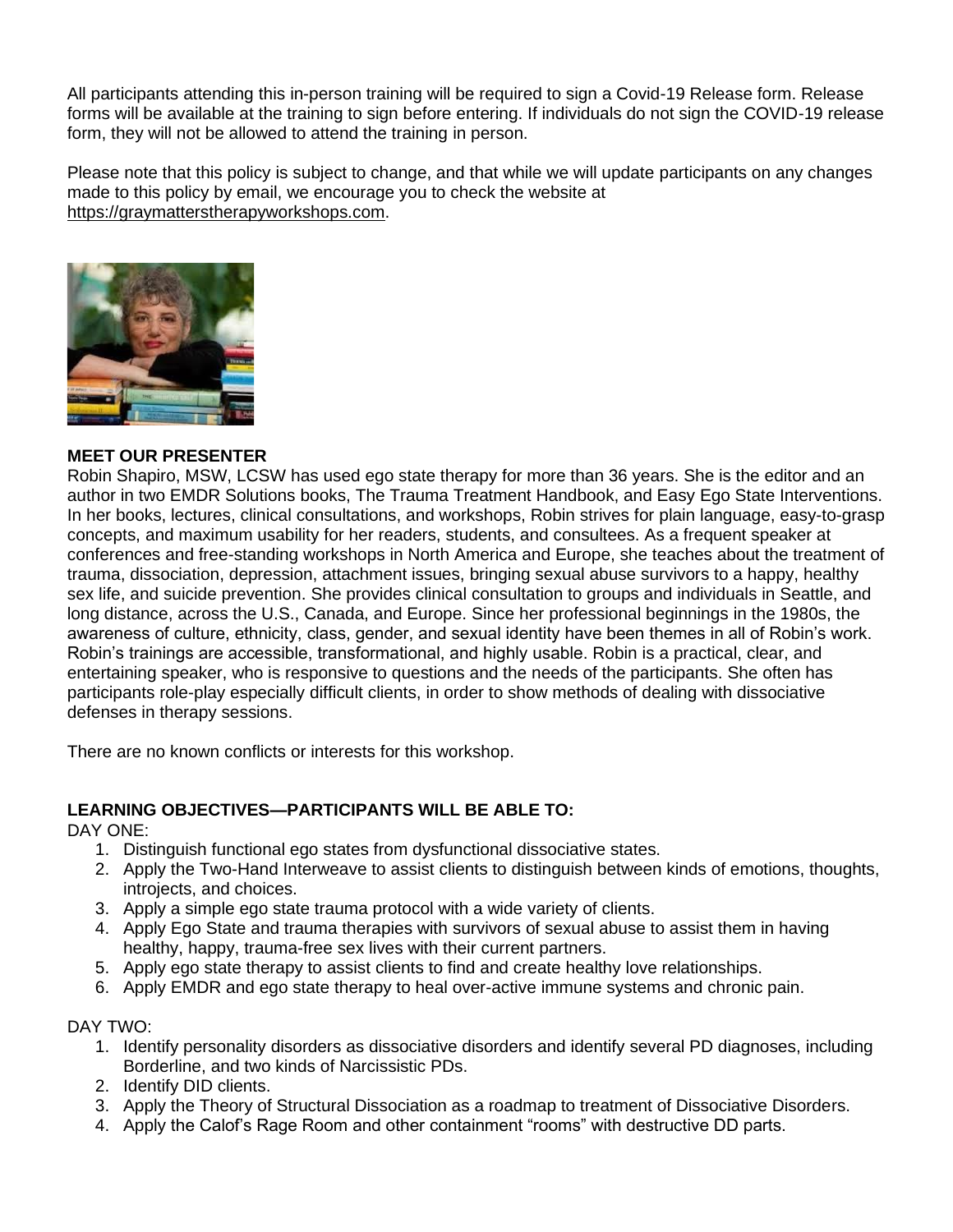- 5. Apply the Dissociative Table with DD clients.
- 6. Apply appropriate trauma strategies with DD clients, including modified EMDR protocols, modified Life Span Integration, and others.

#### **CONTENT AND TIMELINE**

DAY ONE:

- 9:00am Introduction to Ego States (including guided experience)
- 10:30 Break
- 10:45 The Two-Hand Technique with emotions, thoughts, introjects, self-image, addictions
- 12:15pm Lunch
- 1:15 Working with Sexual Abuse Survivors; Attachment Issues: Imaginal Nurturing, Healing Place **Interventions**
- 2:45 Break
- 3:00 Ego States and EMDR with Over Active Immune Systems
- 4:30 Close

### DAY TWO:

- 9:00am Personality Disorders: Causes and Descriptions
- 10:30 Break
- 10:45 Introduction to DID
- 12:15pm Lunch
- 1:15 Rage Room Demonstration and Dealing with "Protector Parts"
- 2:45 Break
- 3:00 More Trauma therapy with DD Integration and Final stages in DD treatment
- 4:30 Close

### **REGISTRATION FEES**

\$375 Early Bird Fee – Must be received/postmarked by Tuesday, Mar 1, 2022 \$395 Regular Fee – When received/postmarked after Tuesday, Mar 1, 2022

**Non-Profit Discount and Non-Licensed Graduate Student Discount**: There is a \$40 discount for attendees employed by a non-profit organization and non-licensed graduate students. \$335 Non-Profit Early Bird Fee – Must be received/postmarked by Tuesday, Mar 1, 2022 \$355 Non-Profit Regular Fee – When received/postmarked after Tuesday, Mar 1, 2022

Click here to download a PDF of the workshop details.

If you are having difficulties registering on-line, prefer to submit payment through the mail, or have multipayers for your registration, please click here for a registration form you can print, complete, and mail.

### **CANCELLATION POLICY**

Your registration fee less a \$60 processing fee will be refunded to you if you cancel within at least 14 days prior to the event (by March 18, 2022). If you cancel after March 18, 2022 and before the start of the workshop, 50% of your registration fee will be refunded. No refund will be made for cancellations received after the workshop begins. There is no charge to change your registration category from in person to virtual or vice versa. All changes must be requested by March 18, 2022.

Registrants who partially attend the workshop, or do not complete the training will not receive a refund and cannot transfer their attendance to another workshop. Cancellation or change of registration status requests must be made by sending an email to [info@graymatterstherapyworkshops.com.](mailto:info@graymatterstherapyworkshops.com)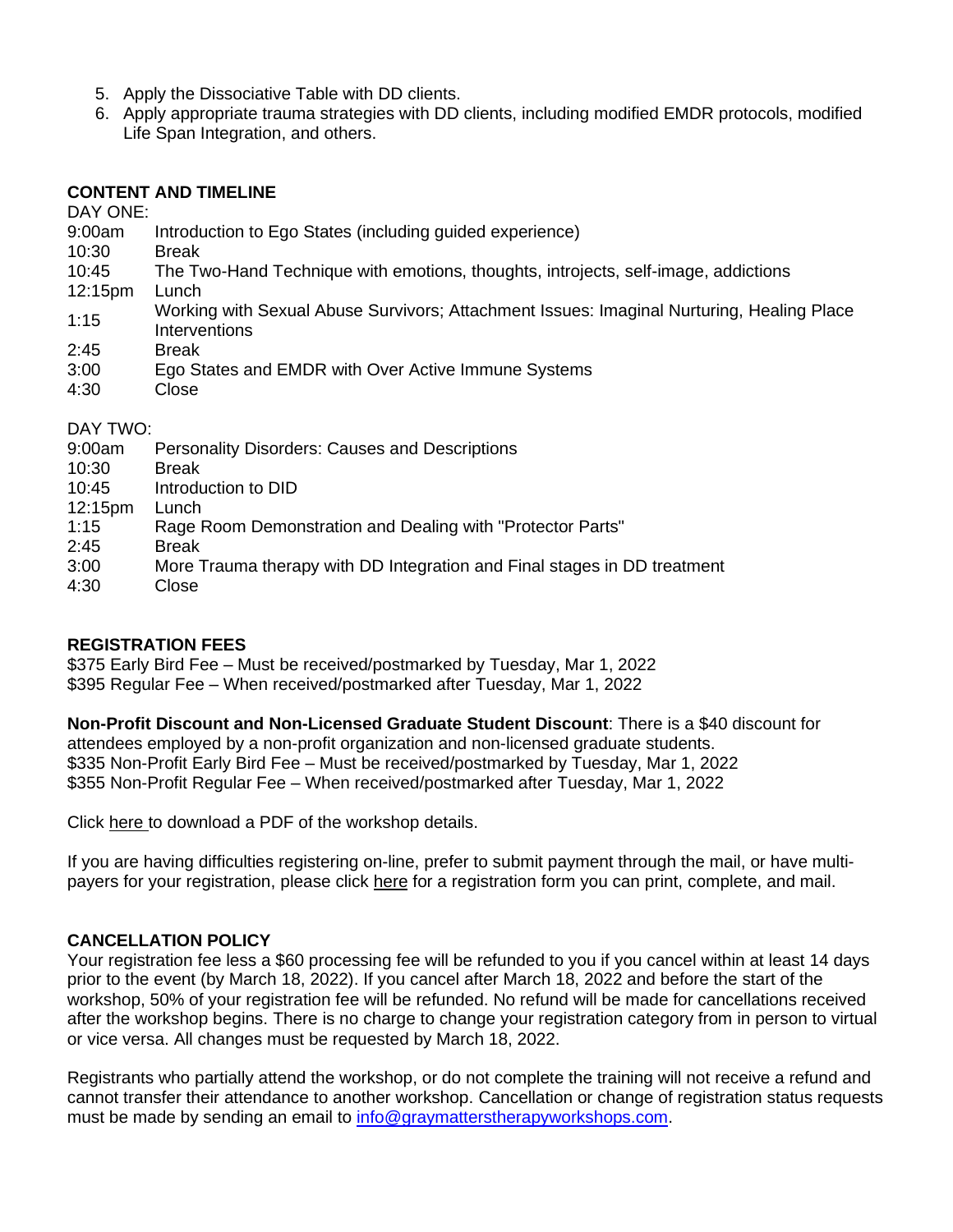## **EMDRIA Credits & CONTINUING EDUCATION (CE) Credits 12 EMDRIA Credits and 12 CE Credits**

To obtain the credits listed above; participants must log on or sign in at the start of each day, log off or sign out at the end of each day, attend the workshop in its entirety, and complete the workshop evaluation form. No partial credits can be given. Level of Difficulty: Intermediate

**Partial EMDR Training Required**. This workshop is open to clinicians who are at least partially trained in EMDR (have completed part of an EMDRIA Approved Basic EMDR Training). Attendees are encouraged to complete the full EMDR basic training and have experience in using EMDR with this client population before using the EMDR material presented in this workshop. This training is not a Basic Training in EMDR therapy.

**This workshop is approved for 12 EMDRIA Credits.** Eligibility for EMDRIA Credits is restricted to those who have completed an EMDRIA-Approved Basic EMDR Training. Attendees who are partially trained in EMDR are not eligible to receive EMDRIA Credits. A Certificate of Completion will be awarded for full participation in both days.

Gray Matters Therapy Workshop, LLC, EC provider #18024, maintains responsibility for this workshop and its content in accordance with EMDRIA requirements. The official definition of EMDR therapy is available at [https://www.emdria.org/emdr-training/become-a-virtual-basic-trainer/emdr-international-association](https://www.emdria.org/emdr-training/become-a-virtual-basic-trainer/emdr-international-association-definition-of-emdr/)[definition-of-emdr/.](https://www.emdria.org/emdr-training/become-a-virtual-basic-trainer/emdr-international-association-definition-of-emdr/)



**This workshop is approved for 12 CE credits provided by CE-Classes.com.** Certificates are awarded online after completion of the workshop. Participants print their own certificate after registering at ceclasses.com, entering a keycode, and completing an on-line evaluation form.

Licensed Professionals should contact their regulatory board to determine course approval.

### **Ce-Classes.com is approved by:**

- The American Psychological Association (APA) CE-Classes.com is approved by the American Psychological Association to sponsor continuing education for psychologists. CE-Classes.com maintains responsibility for this program and its content.
- This course is NOT available for NBCC credit
- This training does not offer ASWB ACE credit to social workers.
- Florida Certification Board
- The Florida Board of Clinical Social Work, Marriage and Family Therapy and Mental Health Counseling Provider #852 BAP-Expires 3/31/2023
- The California Board of Behavioral Sciences. The California Board of Behavioral Sciences, BBS, recognizes relevant course work/training that has been approved by nationally recognized certifying bodies, such as APA, to satisfy renewal requirements.
- California Consortium of Addiction Programs and Professionals (CCAPP) Provider Number OS-12-147- 0223 Expires 02-2023
- The Texas Board of Social Work Examiners CE-Classes.com meets the requirements for acceptable continuing education
- The Texas Board of Professional Counselors CE-Classes.com meets the requirements for acceptable continuing education